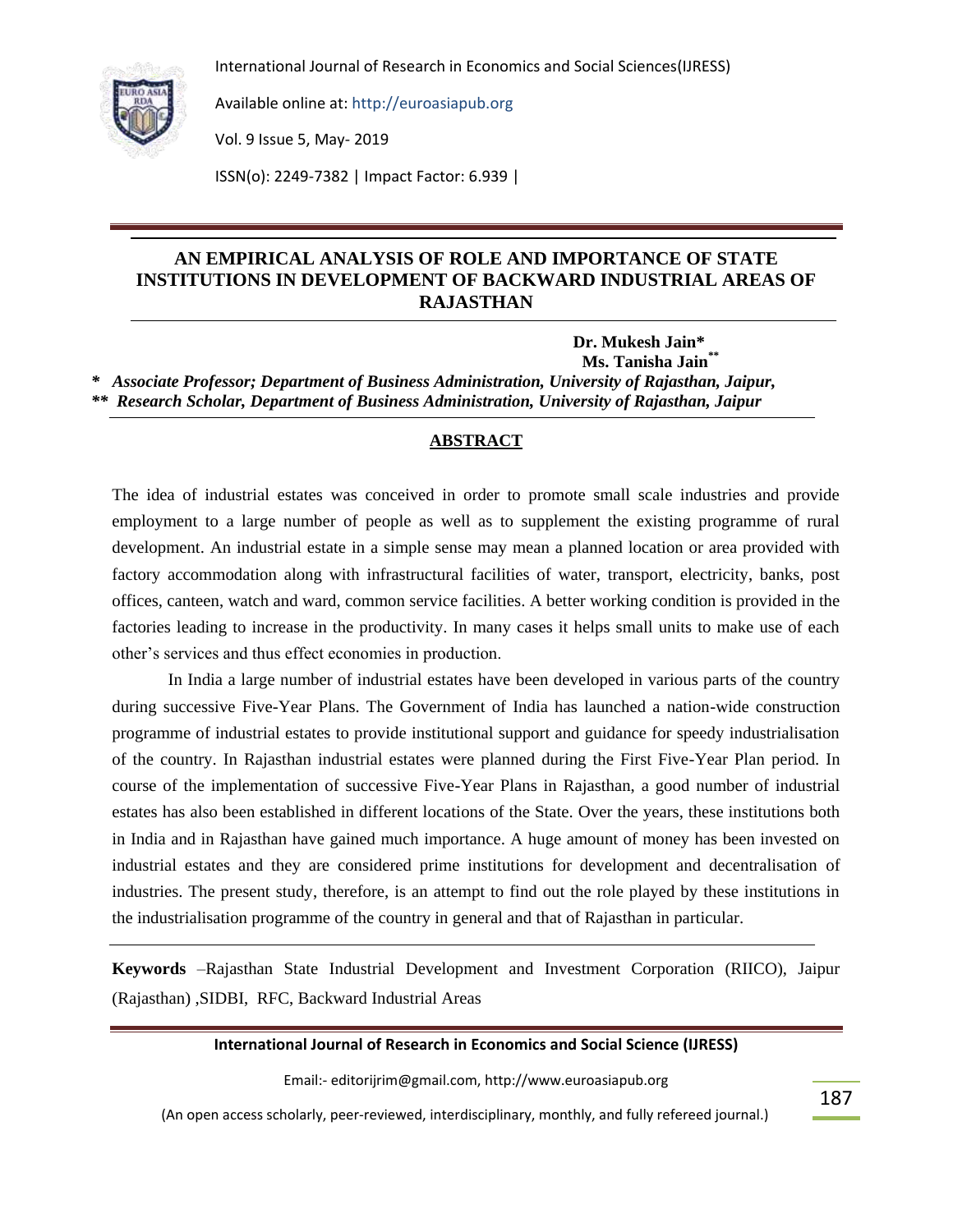

Available online at: http://euroasiapub.org

Vol. 9 Issue 5, May- 2019

ISSN(o): 2249-7382 | Impact Factor: 6.939 |

## **1. INTRODUCTION**

There is no single definition of backwardness but generally backwardness of a region may be attributed to

## *(i) Lack of infrastructure and*

## *(ii) Lack of industrial development.*

It has been observed that the rate of development in certain areas is very fast due to some locational advantages with high degree of industrialization while other areas lag behind, termed as backward leading to increase the regional inequality. Regional inequalities in the simple term arise due to faster growth of some regions, while others remain behind the former and lagging in terms of growth of industry, employment and other economic activities offering high rate of return. According to *Gunner Myrdal* who has rightly observed that, "*inequality and the trend towards rising inequality stand as a complex of inhibitions and obstacles to development and consequently there is an urgent need for reversing the trend and creating greater equality as a condition for speeding up development*."

There are certain other important features of the concept of backwardness which need to be made clearer. The areas identified as backward must have following three key characteristics:

*1. They must have potential for development;*

*2. There must be some inhibiting factor which prevents this potential from being realised,* 

*3. There must be a need for special programmes to remove or mitigate the inhibiting factor and realise the full potential for development*

In India a huge disparity or imbalance exists between the various states or regions as some states are more developed while some others remain less advanced and backward, even within the same State, some regions are more developed and some others are primitive in certain respects. Therefore, for faster economic development consistent with reduction of regional disparities, industrialisation has been thought to be the most effective strategy being reflected in Industrial Policy Resolutions (IPRs) and successive Five Year- Plans of the country. It is evident from the DPR- 1956, which says, "*in order that industrialisation may benefit the economy of the country as a whole, it is important that disparities in levels of development between different regions should be progressively reduced*."

Keeping in view the specific problems confronted with by each of the backward areas, "*in the Indian context it was recognized that the policy of 'pure equalization' may not prove to be the best policy but the policy towards 'greater equalization'* is more rewarding and suited under the prevailing conditions."

**International Journal of Research in Economics and Social Science (IJRESS)**

Email:- editorijrim@gmail.com, http://www.euroasiapub.org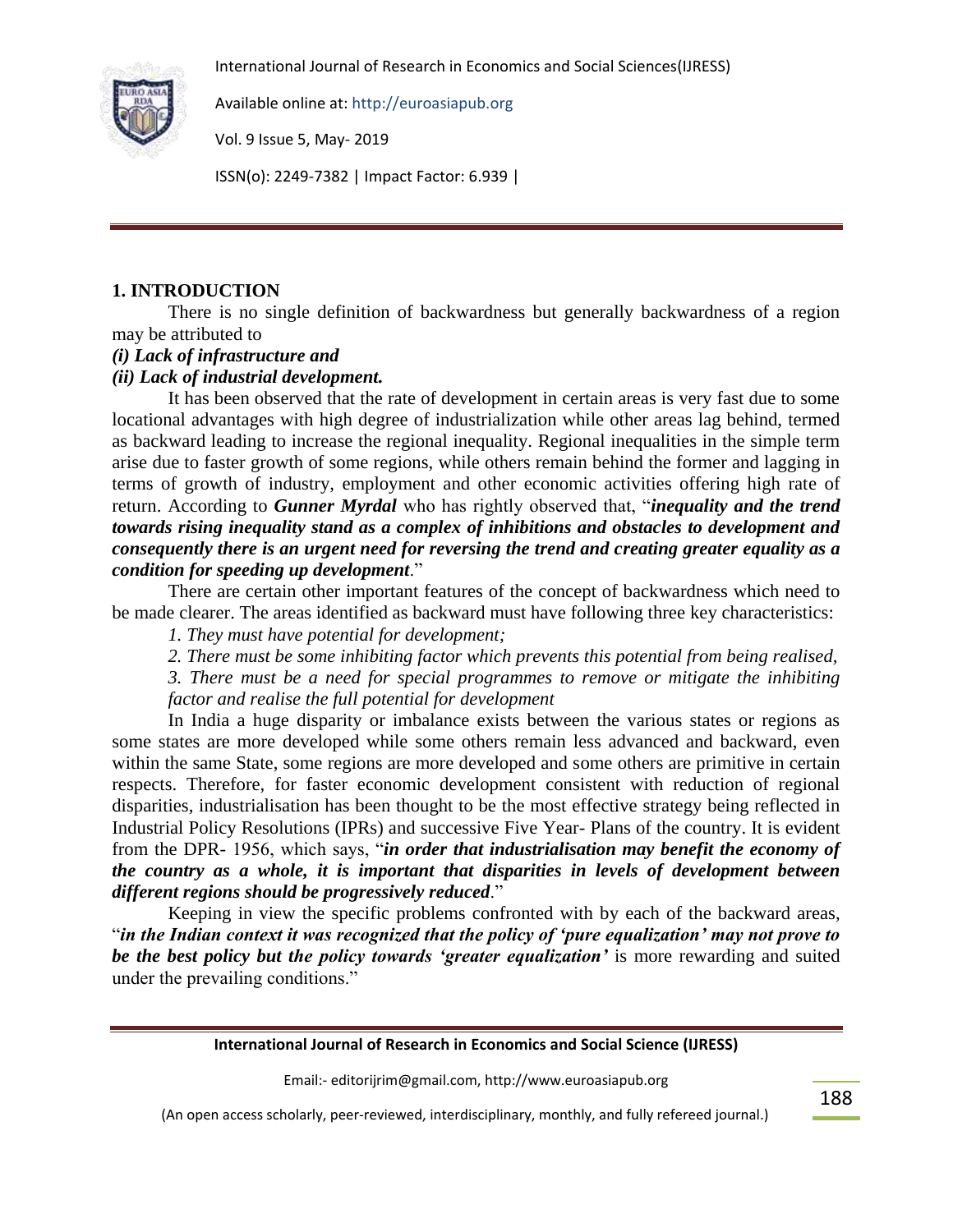

Available online at: http://euroasiapub.org

Vol. 9 Issue 5, May- 2019

ISSN(o): 2249-7382 | Impact Factor: 6.939 |

## **2. STATEMENT OF THE PROBLEM**

**Rajasthan** is the largest State in India, Geographically constituting 10.4 per cent of the total geographical area of India. Topographically, deserts in the State constitute large chunks of the land mass, where the settlements are scattered and the density of population is quite low. It is administratively divided into 7 divisions, 33 districts, 244 tehsils, 249 panchayat samities and 9,168 gram panchayats

The State government, India Government IDBI, RIICO, RFC and DIC"s also providing help in the form of Land allotment, concessions, rebates, financial assistance, training, raw material and technical guidance so to promote the industrialization in Rajasthan specially in backward region The entrepreneurship development institute and at National and State Level Industrial and Investment corporations organize special programmes not only to cater special requirements of existing women entrepreneurship but also to indentify new entrepreneurs to start new ventures in backward area.

## **3. OBJECTIVES OF THE STUDY**

- To conceptually study the Backward industrial areas.
- To empirically analyze the facts behind the role and importance of state institutions in development of backward industrial areas of Rajasthan
- To suggest remedial measures for better utilization of state institutions in development of backward industrial areas of Rajasthan

# **4. RESULTS AND ANALYSIS**

For the proper and planned development of backward area industries in the Rajasthan State, Central and State Government have set up the following Institutions/Organisations in the State to provide institutional assistance on different aspects,

# **TABLE NO 1 LIST OF VARIOUS CENTRAL AND STATE INSTITUTIONS FOR DEVELOPMENT OF BACKWARD INDUSTRIAL AREAS**

| S.no | <b>Name of Institution</b>                               | Central /<br><b>State</b> |
|------|----------------------------------------------------------|---------------------------|
|      | <b>Ministry of Commerce and Industry</b>                 | <b>Central</b>            |
| ∍    | Department for Promotion of Industry and Internal Trade  | <b>Central</b>            |
| 3    | <b>Small Industries Development Corporations (SIDCO)</b> | <b>Central</b>            |
|      | <b>National Small Industries Corporation (NSIC)</b>      | <b>Central</b>            |

### **International Journal of Research in Economics and Social Science (IJRESS)**

Email:- editorijrim@gmail.com, http://www.euroasiapub.org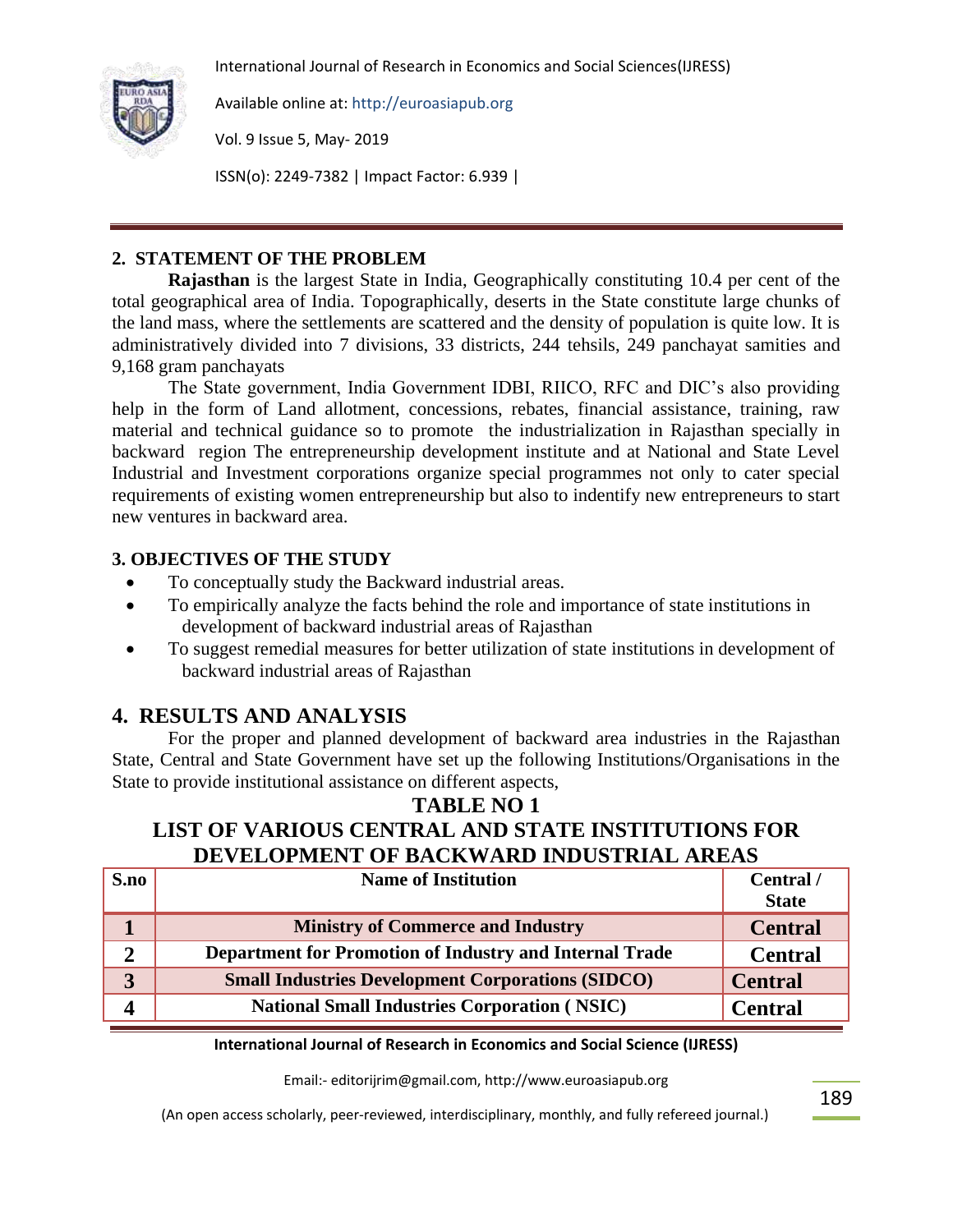

Available online at: http://euroasiapub.org

Vol. 9 Issue 5, May- 2019

ISSN(o): 2249-7382 | Impact Factor: 6.939 |

| 5  | Ministry of micro, small & medium enterprises                                       | <b>State</b> |
|----|-------------------------------------------------------------------------------------|--------------|
| O  | Rajasthan State Industrial Development and Investment<br><b>Corporation (RIICO)</b> | <b>State</b> |
| 7  | <b>Rajasthan Financial Corporation (RFC)</b>                                        | <b>State</b> |
| 8  | <b>Small Industries Services Institute (SISI)</b>                                   | <b>State</b> |
| 9  | Khadi & Village Industries Commission, Jaipur (KVIC)                                | <b>State</b> |
| 10 | <b>District Industries Centers (DIC)</b>                                            | <b>State</b> |
| 11 | <b>Rajasthan Consultancy Organisation (RAJCON)</b>                                  | <b>State</b> |

Few state institutions which are relevant with the objectives of the study are illustrated briefly below:

# **4.1 RAJASTHAN STATE INDUSTRIAL DEVELOPMENT AND INVESTMENT CORPORATION (RIICO)**

It is an apex organization engaged in fostering growth of industrialization in the state. The Mission of RIICO is to catalyze planned industrialization in Rajasthan. It keeps pace with the industrialization process by providing complete and innovative support services to industries - industrial infrastructure, finance, consultancy and other industry related assistance. RIICO has 26. Regional Unit Office in Rajasthan, besides one Unit Office Delhi. The Rajasthan State Industrial and Mineral Development Corporation Limited (RIMDC) was incorporated in 1969 to promote industrial development in the State through providing infrastructure facilities setting up of industrial projects both in joint sector and public sector, making available financial assistance to the industrial units by way of direct participation in share capital and underwriting of shares. The exploration of mineral resources of the state was also part of its activities. With effect from 1st November, 1979 as a sequel to transfer of mineral activities to newly formed Rajasthan State Mineral Development Corporation Ltd. The functions of this corporation were confined to developing the industrial areas and for providing infrastructure facilities, term loans, equity underwriting, seed capital, interest free loans under the sales-tax scheme and central/state subsidy.

## **RIICO had two subsidiary companies:**

## • **Rajasthan Communications Ltd. (RCL) and**

**• Rajasthan Electronics Ltd. (REL)**, which has been closed, and are now redounded, its assets have been transferred to Instrumentation Limited, Kota. It used to produce TV sets earlier.

#### **International Journal of Research in Economics and Social Science (IJRESS)**

Email:- editorijrim@gmail.com, http://www.euroasiapub.org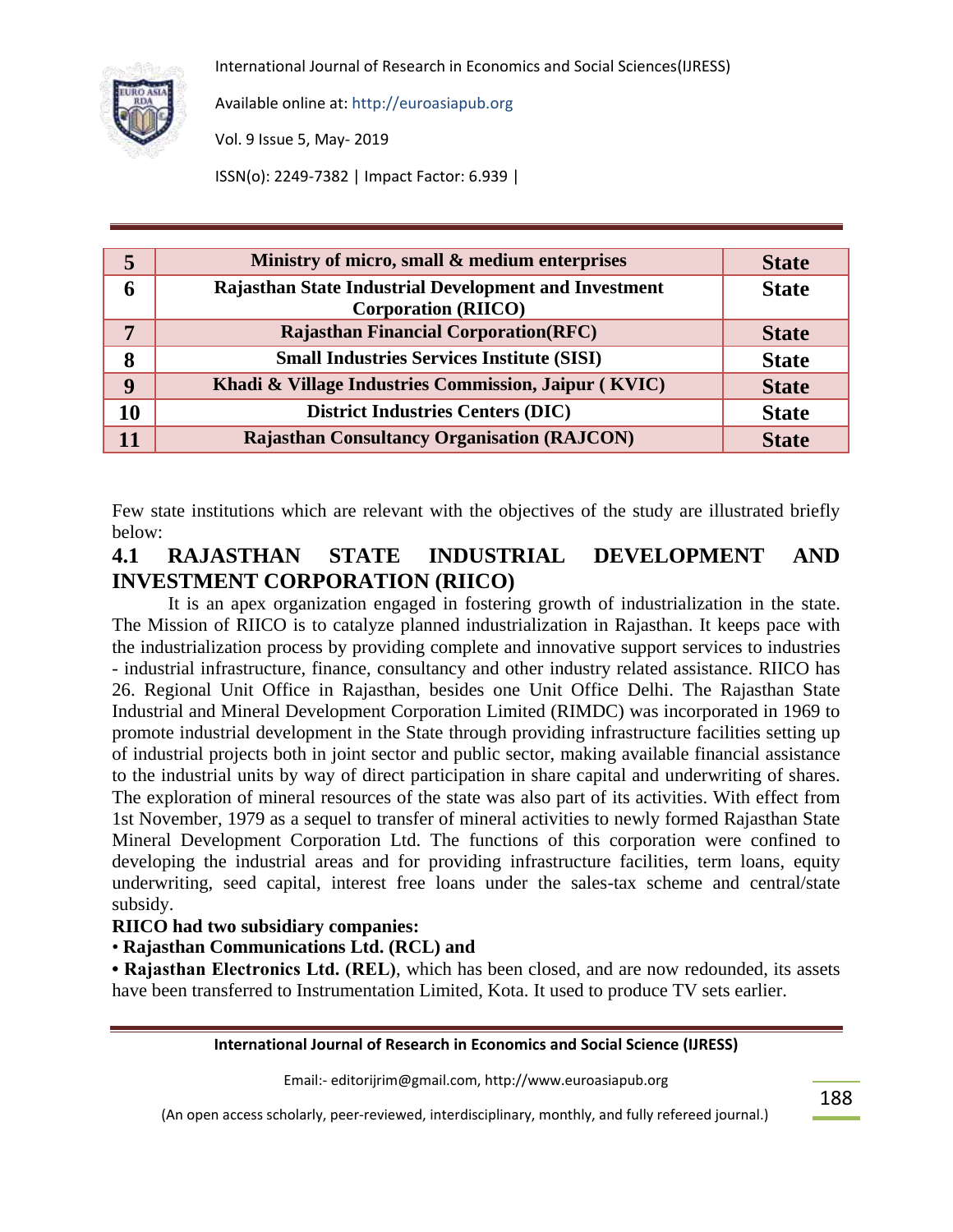

Available online at: http://euroasiapub.org

Vol. 9 Issue 5, May- 2019

ISSN(o): 2249-7382 | Impact Factor: 6.939 |

## **ROLE OF RIICO IN PROMOTION OF WOMEN BACKWARD INDUSTRIAL AREAS IN RAJASTHAN**

- **a) Providing with loans facility:** Under the re-finance scheme provided by the Industrial Development Bank of India, the RIICO extends term loans to every industrial unit up to a maximum limit of R.2.5 crores.
- **b) Contribution in share capital of companies:** The RIICO provides economic assistance to companies by contributing to the share capital. Every year, it purchases shares worth crores of rupees.
- **c) Interest free loans:** The RIICO provides interest free loans to industrial units to meet their sales-tax liability.
- **d) Extends loan facility in association with RFC :** In association with Rajasthan Finance Corporation (RFC), the RIICO extends loan facility to industrial units. Sometimes it associates with commercial banks also in disbursement of loans.
- **e) Distribution of capital investment grants for setting up new units:** On behalf of the State Government, the corporation distributes capital investment grants to entrepreneurs who intend to set up new industrial units.
- **f) Providing with seed capital:** Seed capital is provided to experienced entrepreneurs to set up industrial units in the State. There is a limit of Rs.15 Lakhs in the case of providing seed capital.
- **g) Promotion of industrial enterprises:** The Corporation promotes industrial enterprises in association with private entrepreneurs. Such enterprises are known as joint sector enterprises or enterprises promoted with State assistance. Every year the Corporation promotes a good number of enterprises.
- **h) Software Zone:** A software premises was developed with the Cooperation of Rajasthan Electronics and Instrumentation Limited. It is proposed to set up a gold jewellery zone and an export promotion zone for handicrafts and garments, near Sanganer airport in the near future.
- **i) Campaigning towards industrial development:** The Business Promotion Unit of Corporation, in association with the RFC and Directorate of Industries, has initiated a campaign for industrial development in the state. This has motivated the original residents of Rajasthan and Non-Resident Indians to set up industries in Rajasthan.
- **j) Providing with technical and managerial services:** The RIICO provides technical and managerial services to entrepreneurs wherever necessary. Such services include: providing with technical information relating to project to be set up, brief outline of the projects, project reports about technical and economical viability, marketing research

#### **International Journal of Research in Economics and Social Science (IJRESS)**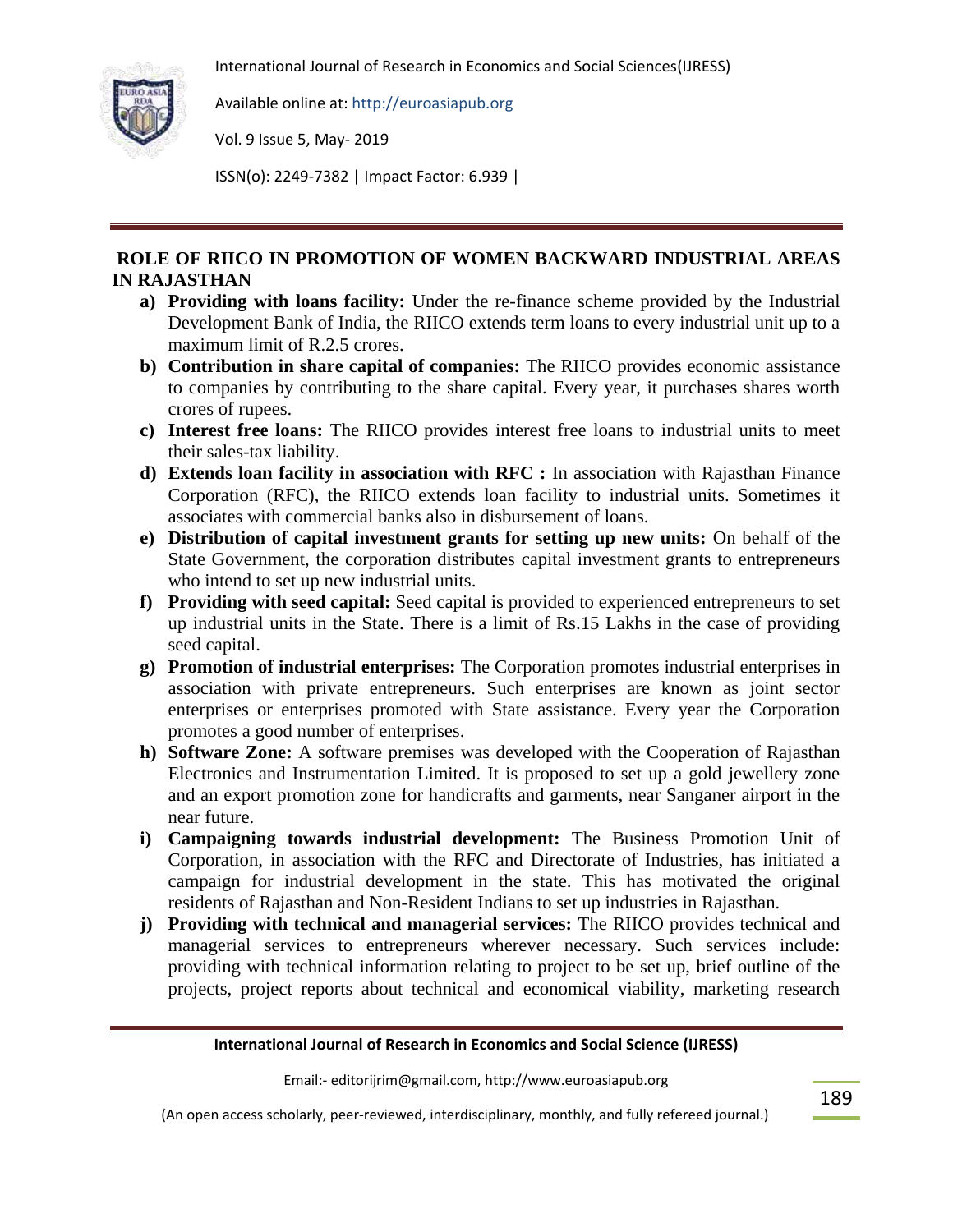

Available online at: http://euroasiapub.org

Vol. 9 Issue 5, May- 2019

ISSN(o): 2249-7382 | Impact Factor: 6.939 |

report, financial and managerial consultancy etc. This way it extends various kind of technical assistance to entrepreneurs in setting up new industries in the State.

- **k) Merchant banking services:** The RIICO acts as merchant banker on the basis of approval granted by Security and Exchange Board of India (SEBI). It acts in different capacities as Issue Manager, Consultant, Underwriter and Advisor to companies that subscribe capital from the public, through the issue of shares and debentures.
- **l) Rehabilitation of sick units:** The RIICO, in association with the RFC, take steps for rehabilitation of sick industrial units. It also operates special plants of rehabilitation in association with the Industrial Reconstruction Bank of India.
- **m) Special concessions to entrepreneurs in allotment of lands:** The RIICO offers concessions to special category of entrepreneurs in the allotment of land. The concessions are granted in the following ways:
	- 1. 50% concession to SC/ST category of entrepreneurs, subject to a maximum of 4000 square meters of land.
	- 2. 15% concession to handicapped category, subject to a maximum of 2000 square meters of land.
	- 3. 10% concession to women entrepreneurs subject to a maximum of 2000 sq. meters of land.
	- 4. 20% concession to those who set up industries in the field of electronics, subject to a maximum of 2000 square meters of land.
	- 5. 25% concession to widows of defense personal, subject to a maximum of 2000 square meters of land.
- **n) Industrial Area and Other Scheme:** Till March-end 2010, as many as 284 industrial areas have been developed by RIICO. During 2010-2011, some new industrial estates were developed and other existing industrial areas were expanded further. Special attention has been given to strengthen the infrastructure facilities in industrial areas like Bhiwadi; Neemrana, Lalsot, Phulera, Shahpura, Malviya Nagar, Sitapura, Bindayaka (Jaipur) etc. in the recent past. Neemarana, which is located on National Highway No. 8, is being developed as a show-window of Rajasthan. Social infrastructure facilities are being developed in all the potential industrial areas.

Growth-centres are being developed at Abu Road, Bikaner, Jhalawar and Dholpur at present. During 1997-98, development work of growth centre at Hamirgarh, Bhilwara was also undertaken. Four districts, viz., Sirohi, Barmer, Churu and Jaisalmer have been declared as "No Industry Districts" (NIDs). Their development work is in progress. Export Promotion Industrial Park (EPIP) has been developed at Abu Road, Bikaner, Jhalawar and Dholpur at present. During 1997-98, development work of growth centre at Hamirgarh, Bhilwara was also undertaken. Four

## **International Journal of Research in Economics and Social Science (IJRESS)**

Email:- editorijrim@gmail.com, http://www.euroasiapub.org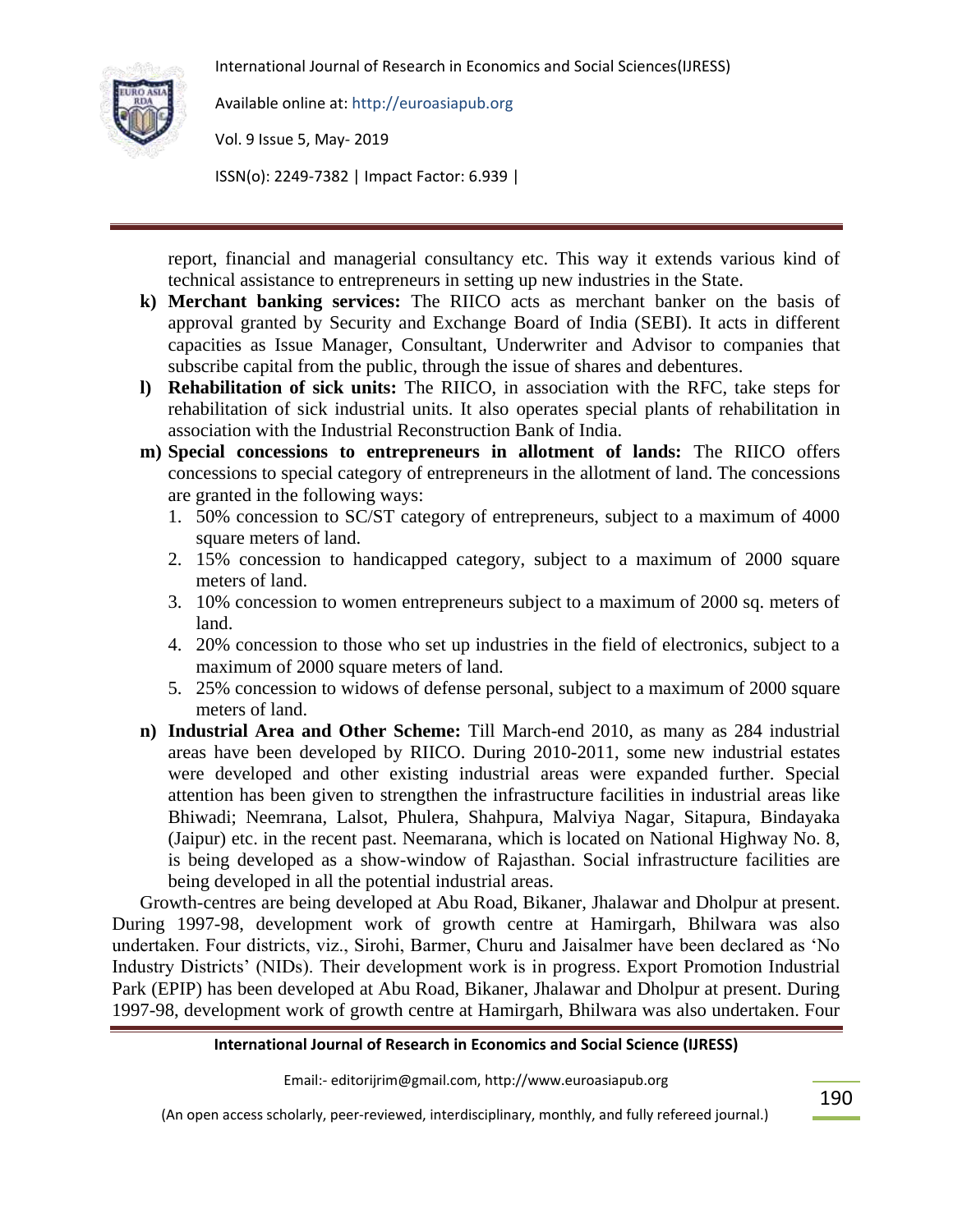

Available online at: http://euroasiapub.org

Vol. 9 Issue 5, May- 2019

ISSN(o): 2249-7382 | Impact Factor: 6.939 |

districts, viz., Sirohi, Barmer, Churu and Jaisalmer have been declared as "No Industry Districts" (NIDs). Their development work is in progress. Export Promotion Industrial Park (EPIP) has been developed at Sitapura, South of Jaipur near the Sanganer airport. The second EPIP is being developed at Boranada (Jodhpur). As indicated earlier the corporation is developing through REIL a Software Technology Park at Kanakpura, Jaipur. An Electronic Hardware Pard at Kukas (Jaipur) and Gold Jewellery Complex at Sitapura (Jaipur) are also being established.

RIICO has initiated a new scheme of "Udyog Shri", the objective of which is to attract professionals who posses knowledge and experience and entrepreneurial ability to participate in the process of industrial development through their own ventures. RIICO would provide equity participation in the share capital of these projects, which would be thrust areas of high returns. The aforesaid discussion indicates that RIICO is playing the role of a catalytic for industrial development by developing infrastructural facilities an industrial area, by providing financial assistance, specially in the form of term-loans; by trying to attract investors through industrial campaigns and by preparing project-profiles and reports. Rajasthan is on the threshold of a turn around in industrial development and all efforts are made to expedite the process of infrastructural development as a precondition for further growth in future. Problems of power, water and transport and communications must be attended to in right earnest and as speedily as possible. There must be genuine efforts towards industrial liberalization.

### **TABLE NO. 2**

#### **LONE SCHEME FOR YOUNG GENERATION MALE & FEMALE ENTERPRENEURS**

| 1.        | <b>Name of the Scheme</b>  | <b>LOAN SCHEME FOR YOUNG/FIRST GENERATION</b><br><b>ENTERPRENEURS</b>                                                                                                                                |
|-----------|----------------------------|------------------------------------------------------------------------------------------------------------------------------------------------------------------------------------------------------|
| 2.        | Purpose of Loan            | For setting up a new project (excluding real estate projects)<br>covering investing in land, buildings, plant and machinery,<br>miscellaneous fixed assets, margin money for working<br>capital etc. |
| <b>3.</b> | Loan Limit                 | Maximum term loan of Rs. 1000.00 lakhs.                                                                                                                                                              |
| 4.        | Promoters'<br>Contribution | Minimum 20% of the project cost.                                                                                                                                                                     |
| 5.        | Security margin            | Minimum 20%<br>Collateral Security of appropriate amount to be taken to<br>make up for the short fall in minimum security margin 20%.                                                                |
| 6.        | <b>Interest Rate</b>       | <b>Prevailing Interest Rate</b>                                                                                                                                                                      |
| 7.        | <b>Repayment Period</b>    | 7-8 years in quarterly installments including moratorium of                                                                                                                                          |

#### **International Journal of Research in Economics and Social Science (IJRESS)**

Email:- editorijrim@gmail.com, http://www.euroasiapub.org

(An open access scholarly, peer-reviewed, interdisciplinary, monthly, and fully refereed journal.)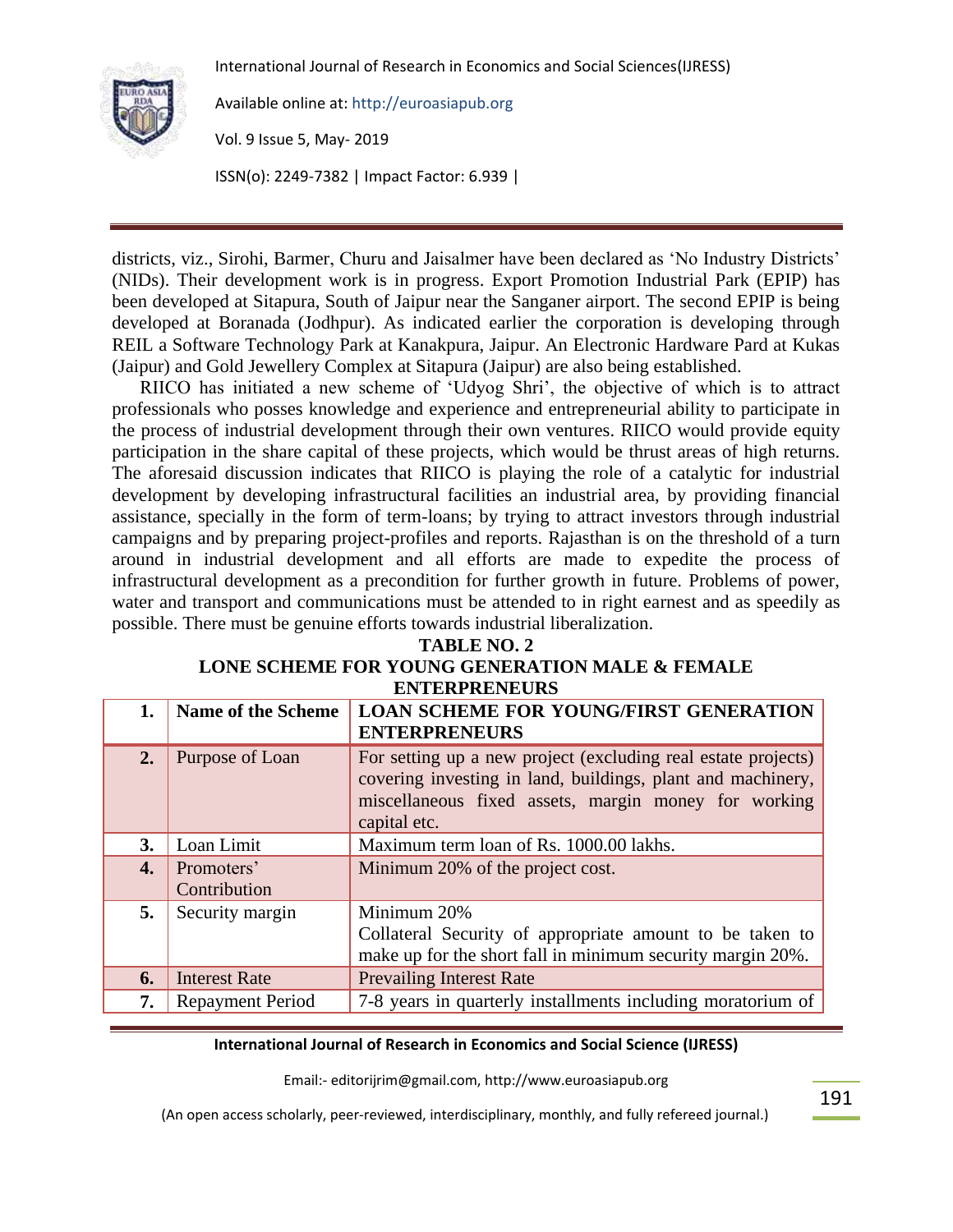

Available online at: http://euroasiapub.org

Vol. 9 Issue 5, May- 2019

ISSN(o): 2249-7382 | Impact Factor: 6.939 |

|    |                        | 1-2 Years.                                                      |
|----|------------------------|-----------------------------------------------------------------|
| 8. | Timely<br>Rebate on    | As per prevailing Policy.                                       |
|    | Payment                |                                                                 |
| 9. | Processing<br>free.    | $\omega$ 0.1%, 0.15% and 0.25% respectively on the loan amount. |
|    | Service Charges and    |                                                                 |
|    | upfront Fee            |                                                                 |
|    | <b>10.</b> Eligibility | 1. a) The promoter should have                                  |
|    | Criteria/Norms         | Technical/Professional degree in any field.                     |
|    |                        | OR.                                                             |
|    |                        | b) Any individual promoter whose project/product is             |
|    |                        | recognized from National Innovation Foundation/ any other       |
|    |                        | similar institution of repute in country or abroad.             |
|    |                        | <b>OR</b>                                                       |
|    |                        | C) Promoter having experience of at least 5 years in the        |
|    |                        | related field irrespective of their qualification. 2. Promoter  |
|    |                        | who already has any manufacturing unit                          |
|    |                        | with investment (project cost) of Rs. 100.00 lakhs and          |
|    |                        | above, shall not be eligible under this scheme.                 |

**SOURCE :** Loans & scheme from RIICO (2007-2012)

# **4.2 RAJASTHAN FINANCIAL CORPORATION**

After discussing the RIICO it's obvious that the other financial corporation the state of Rajasthan is the RFC. Which is the *Rajasthan Financial Corporation*. This body was set up in the 1955 as a statutory corporation under the state Financial Corporation Act, 1951. This corporation has played a major role in the industrialization of Rajasthan, because more than 90% of industrial projects have been established in the state in the category of tiny, small time and medium sector for which this corporation had been established. Had the RFC not be established probably so many of industrial sectors would not have seen the light of the day. It should be kept in mind that no one would like to give loans to small and medium sectors, for the fear of repayment of loans.

This obviously means that people who had entrepreneur acumen, but lack of financial of financial funding, would have power be able to establish their business therefore the RFC was excel send for then and this corporation put a number of people on their feet, who in turn given employment to others this was also an inspiration, for a number of people to take up the

#### **International Journal of Research in Economics and Social Science (IJRESS)**

Email:- editorijrim@gmail.com, http://www.euroasiapub.org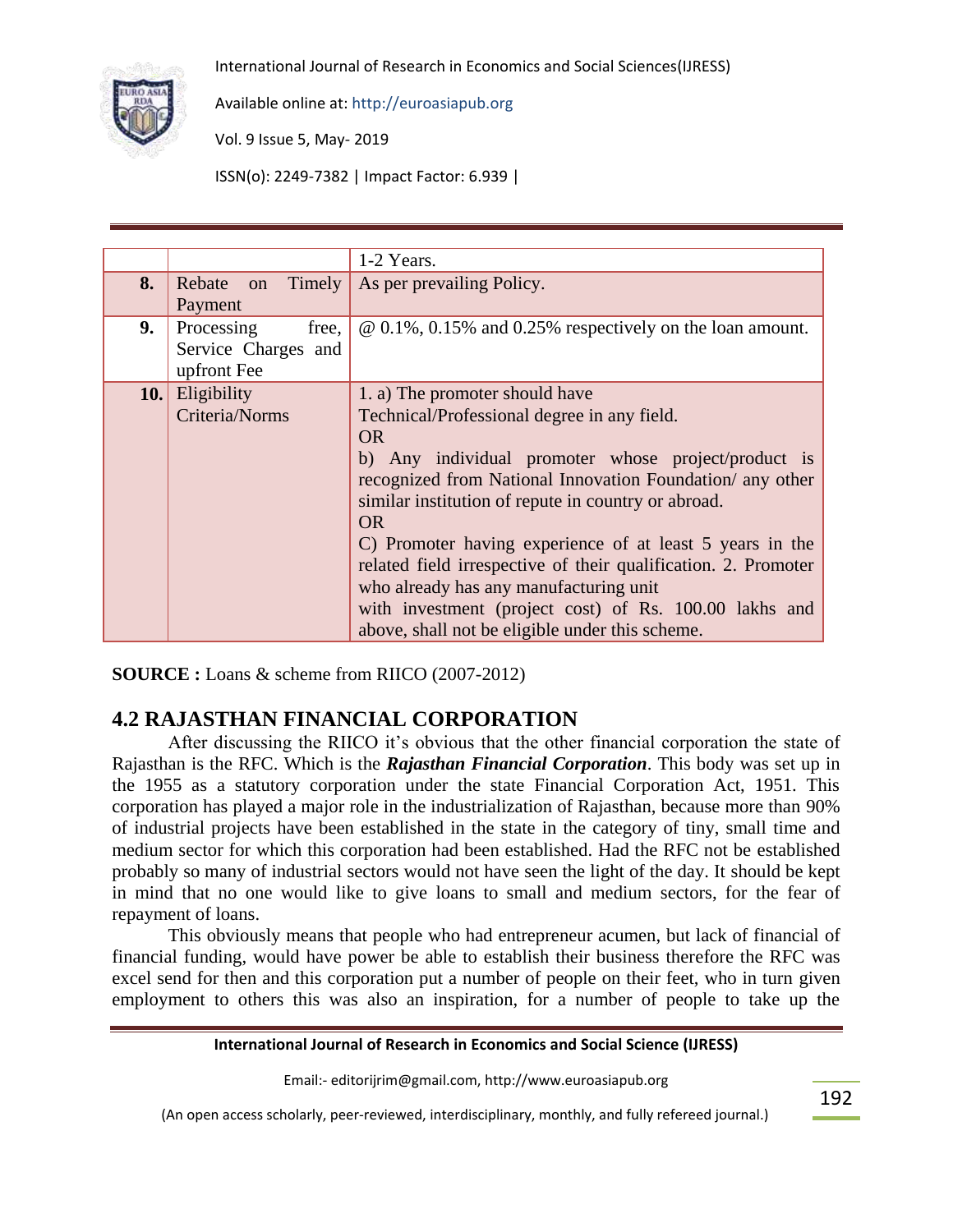

Available online at: http://euroasiapub.org

Vol. 9 Issue 5, May- 2019

ISSN(o): 2249-7382 | Impact Factor: 6.939 |

challenge of starting their own business from a small scale and later they could venture to something bigger.

If the state of Rajasthan did not have the RFC entrepreneurs would have to take loans from money lenders, who would charge them an exuberant rate of interest and beside they would have to either mortgage their gold or property. In such circumstances very few entrepreneurs would take up the step of setting up industries. The Corporation is continuing to work as a Catalyst of development for translating into practice the industrial policies and priorities of the Central and the State Governments as also for providing and improving upon immediate assistance in the planned and balanced development of industries in the State, particularly in the small and tiny sectors.

Since, it's very inception, the Rajasthan Financial Corporation has been striving incessantly towards its Goal - that of extending a helping hand to varied entrepreneurial section of society for their financial requirements. A Goal, ultimately aimed at spurring up the process of industrialization of its parent State. For the fulfillment of its prime objective it operates various loan schemes for the tiny, small and medium scale industries, many of them tailor-made for specific entrepreneurial classes. Ever prepared to adopt as well as to adapt itself to the changing industrial needs, RFC has over the period, widened its network, multiplied its numerous schemes and added multifold to its policies and incentives, liberalizing them with the need of the hour. Be a party to the grand task of industrialization of the State of Rajasthan and avail of any of our loan schemes.

The general superintendence, direction and management of the affairs and business of the Corporation vests with the Board of Directors, consisting of representatives of the State Government, SIDBI, Public Sector Banks, LIC, Insurance companies and other Institutions owned and controlled by Central Government/ State Govt. and other genuine share holders.

The Chairman and Managing director aided by Executive Director, General Managers, Deputy General Managers and Departmental heads in HO. and Branch Managers in the field execute the policies of the Corporation. The Corporation has expanded into 37 Branches and 5 Sub Offices in 33 Districts of the State. These Branches are duly equipped to function as entrepreneurial guidance centers and exercise considerable delegated authority in regard to sanction, documentation and disbursement of financial assistance.

The Corporation has established a Business Promotion Cell and an entrepreneur Guidance Cell at HO, which provides assistance, and guidance to the entrepreneurs. The Corporation grants term loan up to Rs. 2000 lacs to limited companies and Co-operative societies and up to Rs. 800 lacs to proprietary and partnership concerns. Existing industries having Net Worth up to Rs. 30.00 Crores (paid up capital + Free reserve) are eligible for financial assistance

### **International Journal of Research in Economics and Social Science (IJRESS)**

Email:- editorijrim@gmail.com, http://www.euroasiapub.org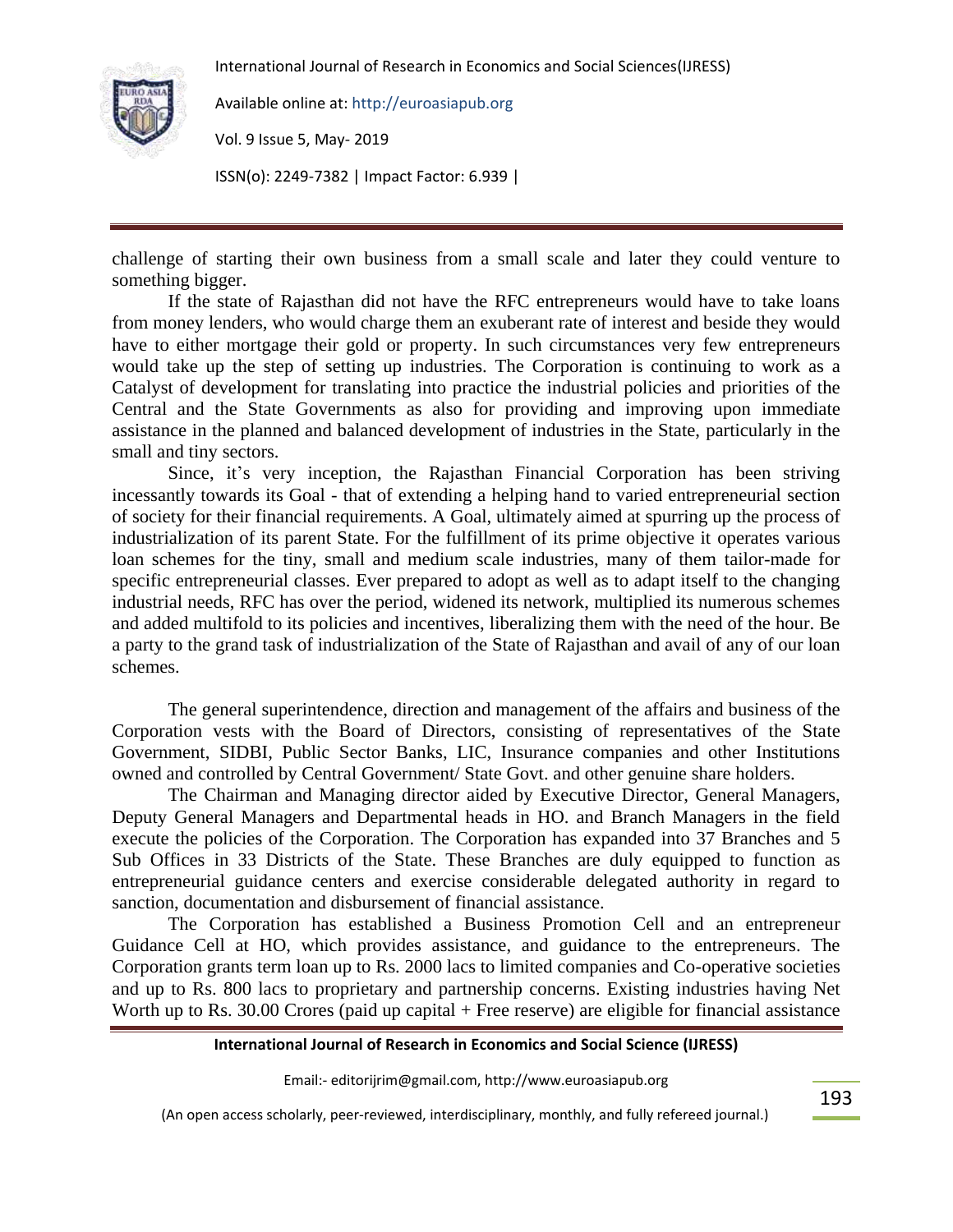

Available online at: http://euroasiapub.org

Vol. 9 Issue 5, May- 2019

ISSN(o): 2249-7382 | Impact Factor: 6.939 |

under the provisions of the SFC's Act. The Corporation also provides short-term line of credit facilities to good borrowers for acquiring fixed assets and to meet out their working capital requirements. The financial assistance is also made available by the Corporation for the following activities, which have been approved by IDBI under the provisions of Section 2(c) (XIII) of the SFC's act.

- Acquiring Electro-medical equipment for professional use by medical practitioner.
- Hospitals and Nursing Homes.
- Hotels, Restaurants and tourism related activities.
- Setting up consultancy ventures by qualified professionals.
- Quality control facilities.
- Service Industries like Washing, Cleaning, Ornamenting etc.

• Providing engineering, technical, financial management, marketing or other services or facilities for industry.

- Providing medical, health or other allied services.
- The research and development of any concept, technology, design process or product.
- Development, maintenance and construction of roads.

• Construction of commercial complexes, sales outlets and show rooms and community centers (including marriage halls) as a part of the hotel business.

• All activities related to information technology sector including Cyber Cafe Etelecommunication portal services etc.

## **a. SCHEME FOR FINANCIAL ASSISTANCE by RFC**

- **1. Eligibility Criteria:** All project mentioned hereunder at (a) to (e) set up by Women Entrepreneur having minimum promoter share of 51% would be eligible for assistance under the scheme.
	- a) New projects in tiny and small-scale sector for manufacture preservation or processing of goods. (Tiny Enterprises would include all industrial unit and service industries (except Road Transport Operators) satisfying the investment ceiling prescribed for tiny enterprise viz. Rs. 5.00 lakh)
	- b) Existing tiny and small scale industrial units and service enterprises as mentioned above (including those which have availed of MUN assistance earlier), undertaking expansion, modernization, technology upgradation and undertaking expansion, modernization, technology upgradation and diversification.
	- c) Sick units in the tiny and small-scale sector including, service enterprises as mentioned above, which are considered potentially viable. All industrial activities and service activities (except Road Transport Operators) in the SI Sector.

#### **International Journal of Research in Economics and Social Science (IJRESS)**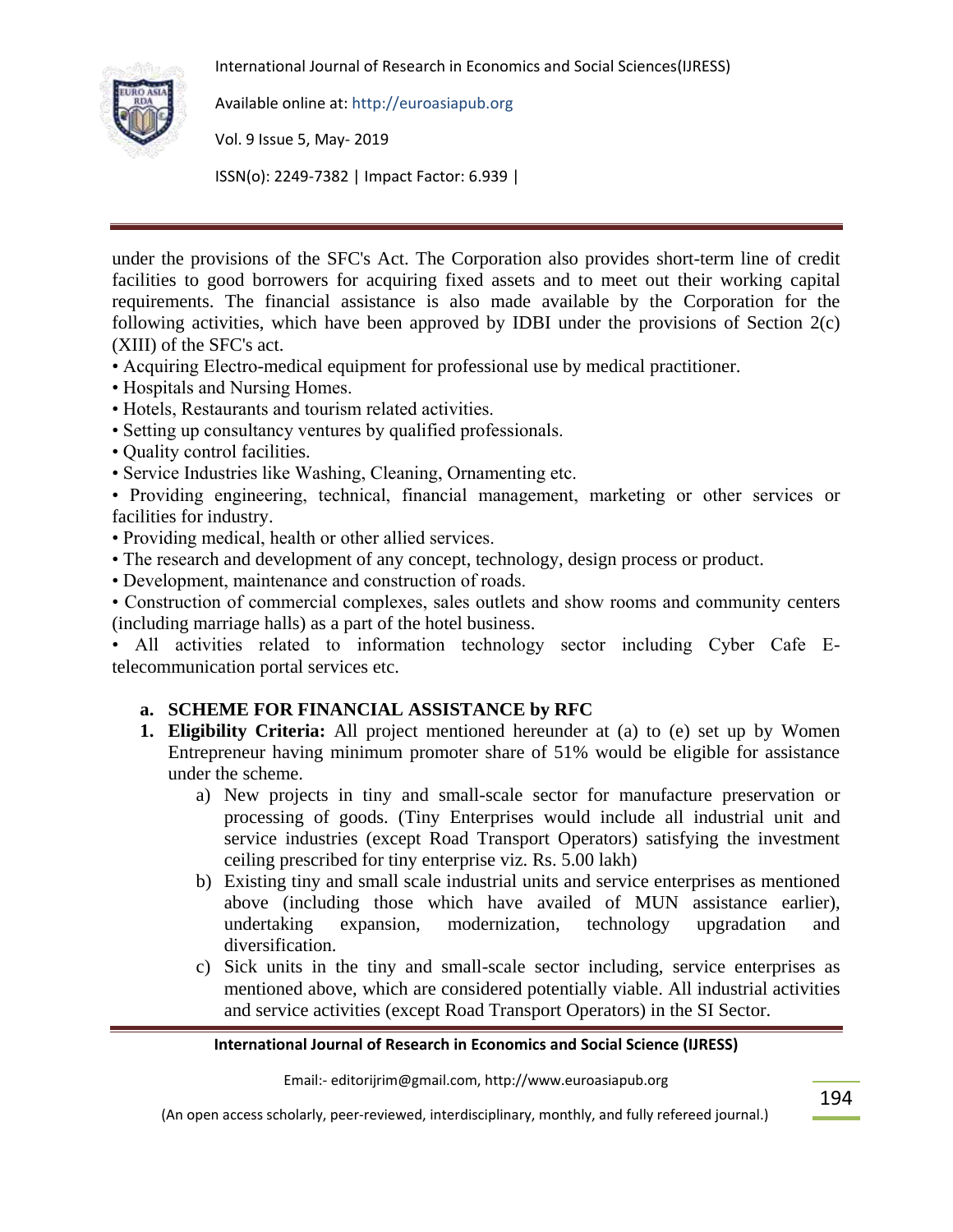

Available online at: http://euroasiapub.org

Vol. 9 Issue 5, May- 2019

ISSN(o): 2249-7382 | Impact Factor: 6.939 |

d) Projects which avail of any margin money or seed / special capital assistance under the schemes of Central / State Governments, State Financial Corporations and / other state level institutions or banks (except state Investment Subsidy) are not eligible for assistance under this scheme.

## **2. Project cost**

- a) New Project not to exceed Rs. 10.00 lakhs (including margin money for working capital)
- b) Existing units and service Enterprises Outlay on expansion / modernization, technology upgradation or diversification or rehabilitation should not exceed Rs. 10.00 lakh per project.
- **3. Promoter's Contribution:** 10% of the project cost
- **4. Rate of interest:** Prevailing rate of interest as applicable from time to time.
- **5. Debt Equity Ratio:** 1.857: 1
- **6. Period of repayment:** The loan will be repayable over a period not exceeding 10 years including moratorium of 3 years.
- **7. Security Collateral:** Security for atleast 25% of sanctioned amount of term loan in addition to the first charge of the fixed assets.
- **8. Application fee under the scheme:** the application fees shall be charged 50% for loan upto Rs. 5.00 lakhs.
- **b. LATEST SCHEME LAUNCHED BY RFC TO PROMOTE FIRST GENERATION MALE AND FEMALE ENTREPRENEURS**

### **Yuva Udyamita Protsahan Yojana :**

The State Govt. has announced in State Budget that RFC will launch a Scheme in the name and style of "Yuva Udyamita Protsahan Yojana" for providing term loans for projects with costs ranging between Rs. 25 lakh to Rs. 100 lakh at minimum rate of interest and on easy terms & conditions with a view to promote entrepreneurship amongst the youth. Accordingly, the Corporation has prepared this new scheme for providing financial assistance during 2013-14, who are at least ITI / Graduate and have innovative ideas but are not in a position to establish their own ventures because of lack of financial resources. The proposed Scheme has been framed with the objective to also incubate the youth in the realization of their innovative but feasible ideas / concepts and to support the same right upto the production stage. The eligible applicants would be required to apply on-line upto 31st May 2013.

## **Salient features of the Scheme:**

1. That the persons upto the age of 35 (only those born on or after 01.04.1978) and qualified ITI or Graduate shall be eligible to apply under the scheme. Preference will be given to the first generation entrepreneurs.

### **International Journal of Research in Economics and Social Science (IJRESS)**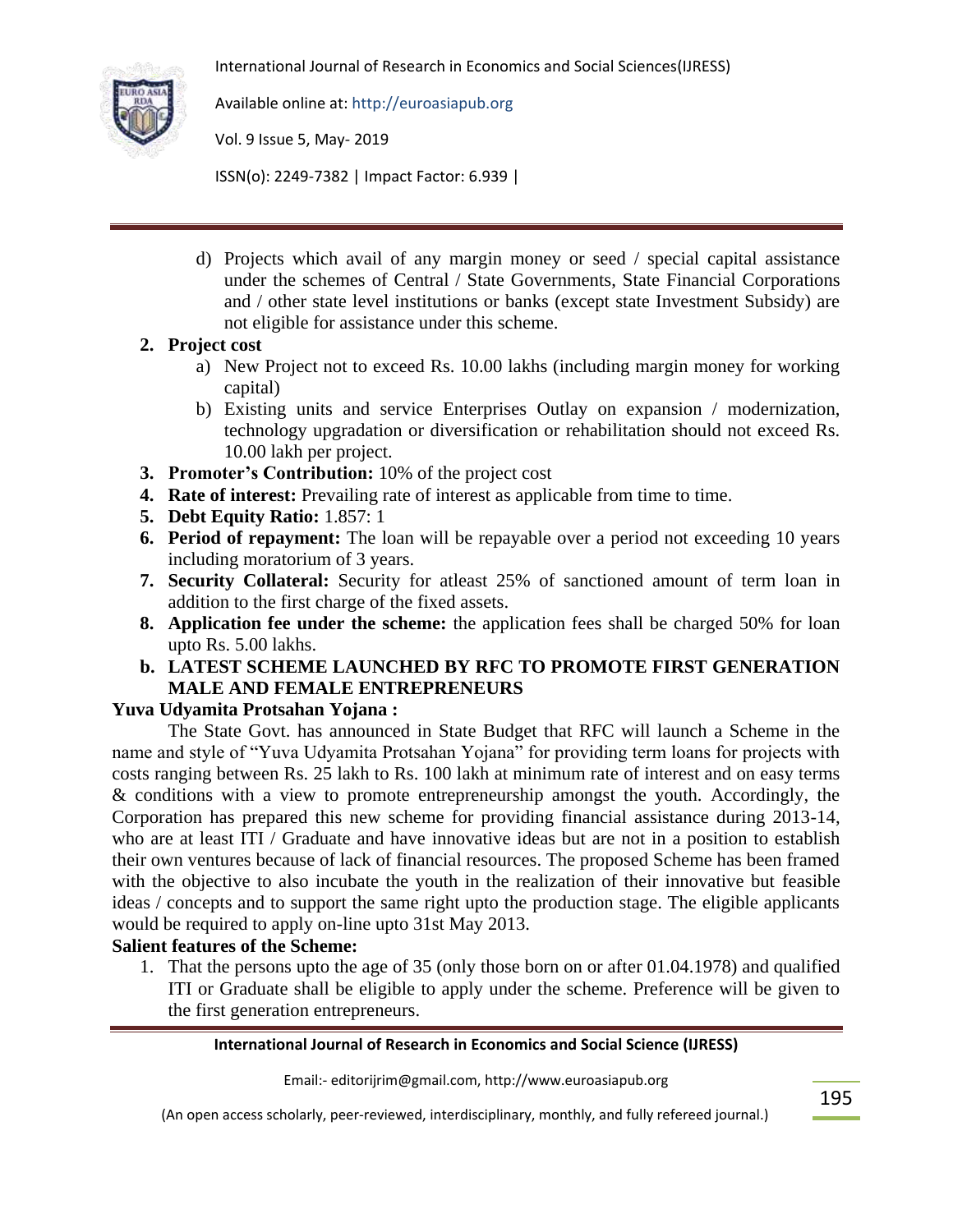

Available online at: http://euroasiapub.org

Vol. 9 Issue 5, May- 2019

ISSN(o): 2249-7382 | Impact Factor: 6.939 |

- 2. All types of projects shall be eligible under the scheme for loans between Rs. 25 lakh to Rs. 90 lakh, as promoter contribution has to be at least 10% of project cost, maximum loan can be Rs. 90 lakh.
- 3. Eligible persons would participate in a competition to win the loans on merits of their projects. It is expected that about 10,000 or more applications may be received. The application form will be simple and only brief write-up (maximum 1.50MB) either in Hindi or in English will be required to be uploaded.
- 4. In first stage of competition, an independent external panel of eminent persons in the field of commerce, finance, banking and industry will select the winners. RFC will finalize this panel and COSIDICI will be associated.
- 5. Applications will be selected on the strength of their concept and may be awarded initial prize of Rs. 5,000/- each by 31st July 2013. On submission of DPR (detailed project report) / Business Plans, they will be eligible for a further sum of Rs. 10,000/-as hand holding money. These DPRs will be further processed and loan sanction /documentation will be completed and disbursement will be made accordingly.
- 6. Rate of interest on loan and Repayment period: @13.50%. However, if project is implemented within the time period allowed and quarterly installments of principal sum and interests are also repaid timely then 6% rebate will be allowed on quarterly basis. Effective Rate of interest will then be  $@7.50\%$  p.a. (i.e.13.50%-6%=7.50%). Repayment period will be 7 years including moratorium period of 12 months from date of first disbursement (i.e. date of execution of loan documents).
- 7. Promoters contribution: At least 10% of the cost of the project depending on merits of the project.
- 8. No loan application fee (Rs. 100/- per lac) and processing charges (0.5% of loan amount) shall be charged by the Corporation under this scheme (giving further relief on an average of Rs. 54,000/- per case in loan of Rs. 90 lac).
- 9. To support and mentor all these entrepreneurs, a dedicated group of RFC officials will be available. For this purpose, the existing office facilities at Udyog Bhawan will be utilized. Likewise, RFC will open Facilitation Centres at all Divisional Headquarters and at Bhiwadi /Delhi / Barmer to facilitate these entrepreneurs.
- 10. No collateral security will be taken. RFC shall also provide hand-holding support to the selected prospective entrepreneurs in obtaining allotment of land from RIICO and other facilities/clearances from different government departments facilities/clearances from different government departments.

## **4.3 SMALL INDUSTRIES SERVICES INSTITUTE (SISI), JAIPUR**

## **International Journal of Research in Economics and Social Science (IJRESS)**

Email:- editorijrim@gmail.com, http://www.euroasiapub.org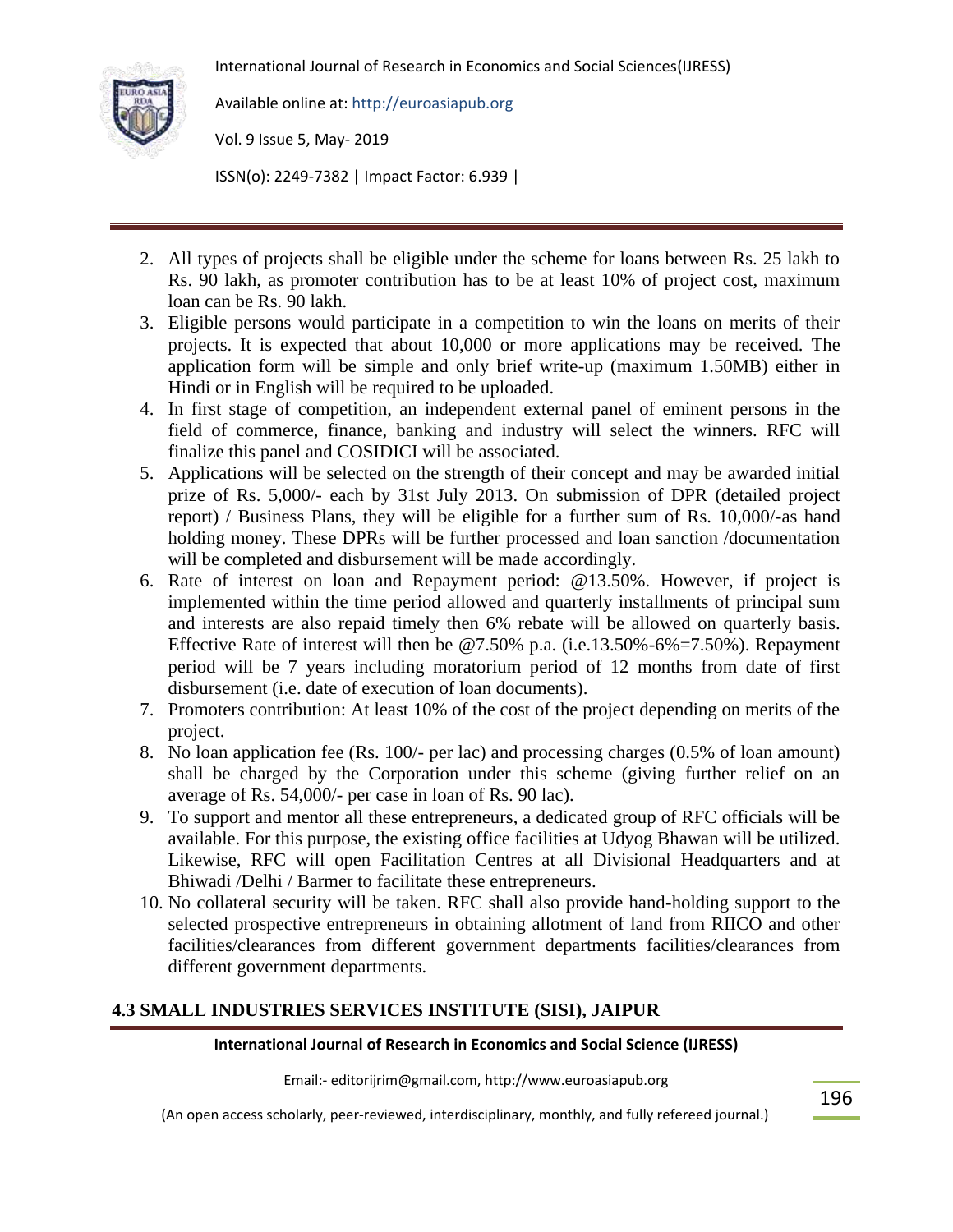

Available online at: http://euroasiapub.org

Vol. 9 Issue 5, May- 2019

ISSN(o): 2249-7382 | Impact Factor: 6.939 |

The Small Industries Service Institute in the State of Rajasthan was set up at Jaipur on the 14th of January, 1958 to provide technical, economic, managerial and marketing consultancy services, to promote entrepreneurship, to assist new entrepreneurs as well as existing industrial units to run their Small Scale Enterprises (SSEs) successfully and to help implement the policies of the Government of India for promotion of Small Scale Industries. The services of the Institute are almost free of cost, except some services, for which some nominal charges are levied.

The Institute has its Workshop at Jaipur since 1961 where common facility services are provided to small scale units, on nominal charges.

The main functions of the Institute can be summed up under the following points:

- \* Interface between the Central and State Governments.
- \* Technical support services and consultancy services.
- \* Entrepreneurial Development Programmes.
- \* Developmental efforts.
- \* Promotional Programmes.
- \* Export Promotion Liaison.

## **4.4 NATIONAL SMALL INDUSTRIES CORPORATION LTD., (NSIC), JAIPUR**

The National Small Industries Corporation was formed and registered at Delhi under the Components Act, 1956 in February, 1955 as a Government Company for promotion and development of small-scale industries. It has been engaged mainly in the following activities:

- (i) Supply of both imported and indigenous machines to Small-Scale units on hirepurchase basis;
- (ii) Enlistment of small units for participation in the Stores Purchase Programmes of the Central and State Government and other institutions,"
- (iii) Supply and distribution of certain types of raw materials, stores and components, including import of raw materials under its additional licences and IRMAC scheme,"
- (iv) Internal marketing of small industries' products, mainly through consortia approach;
- (v) Export marketing of small industries' products adopting a 'single window' approach by providing a series of facilities to its export associates;
- (vi) Co-operation with other developing countries in setting up small-scale projects on turnkey basis,'
- (vii) Development of prototypes of machines, equipment, and tools, at its prototype Development and Training Centres at New Delhi, Rajkot, Howrah and Madras;
- (viii) Provision of basic and advanced training in various trades in the PDTC,'
- (ix) Provision of common facilities at the PDTCs, and initial production of certain machines, as incidental to training;

#### **International Journal of Research in Economics and Social Science (IJRESS)**

Email:- editorijrim@gmail.com, http://www.euroasiapub.org

(An open access scholarly, peer-reviewed, interdisciplinary, monthly, and fully refereed journal.)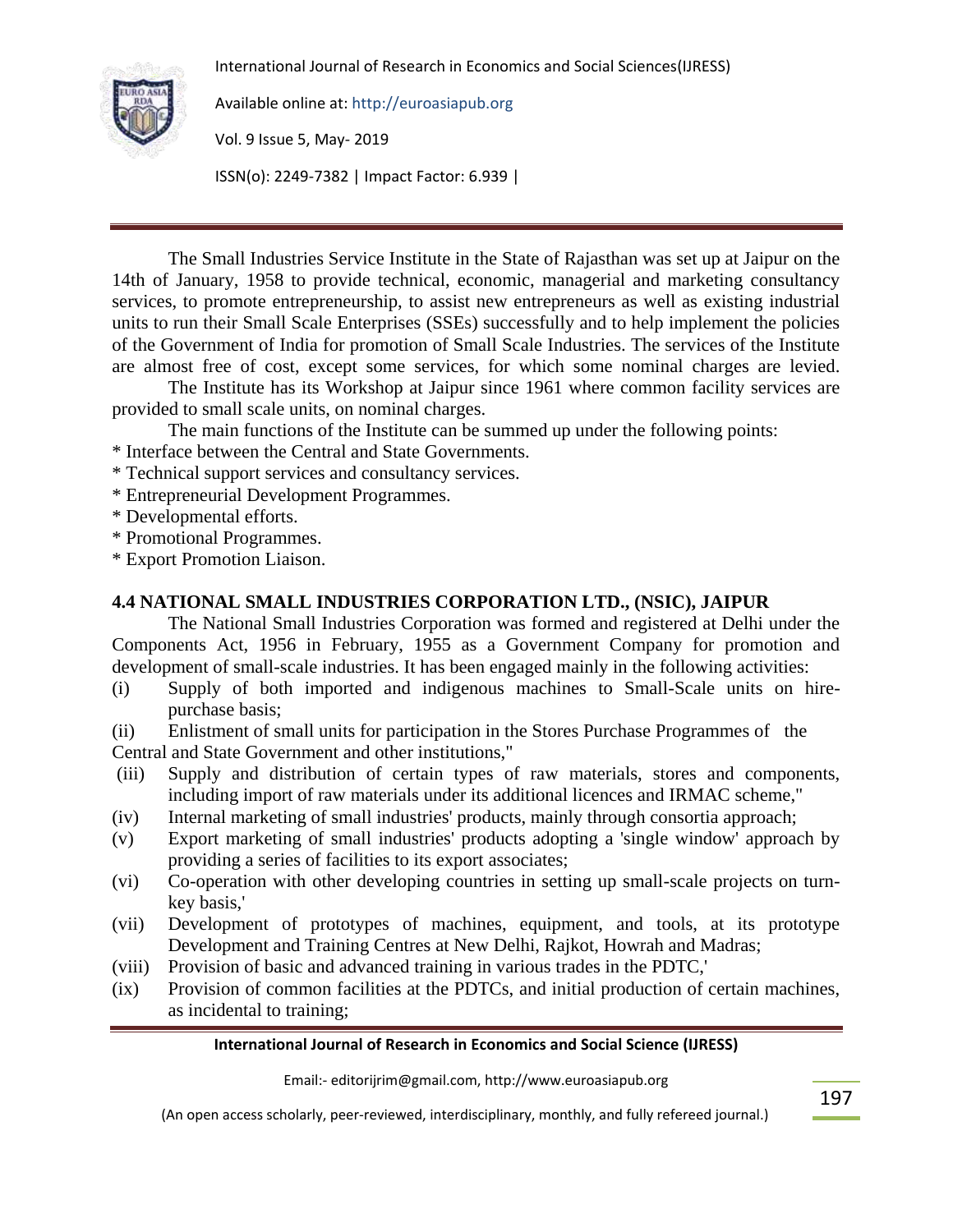

Available online at: http://euroasiapub.org

Vol. 9 Issue 5, May- 2019

ISSN(o): 2249-7382 | Impact Factor: 6.939 |

- (x) Development and upgradation of technologies, particularly for projects based on wastes, etc.," and
- (xi) Implementation of Science and Technology Schemes entrusted to the Corporation by NCST.

National Small Industries Corporation Ltd., (NSIC), New Delhi, a Government of India undertaking has its branch at Jaipur. The Corporation provides Marketing and Financial Assistance to SSI units in the following manner :-

- Registers small scale industrial units under single point registration scheme of DGS&D. This registration enables SSI units to participate in the Central Government Stores Purchase Programme. The SSI units registered with NSIC are entitled for exemption of security deposits and earnest money, free supply of tender forms and price preference upto 15% over the products of large scale industries.
- Works as Government Export House for small scale units intending to export their products.
- Provides machinery (indigenous as well as imported) on Hire Purchase to SSI units on easy installments.

## **4.5 DISTRICT INDUSTRIES CENTERS (DIC)**

The District Industries Centers (DIC"s) programme was started in 1978 with a view to provide integrated administrative framework at the district level for promotion of small scale industries in rural areas. The DIC"s are envisaged as a single window interacting agency at the district level providing service and support to small entrepreneurs under a single roof. DIC"s are the implementing arm of the central and state governments of the various schemes and programmes. Registration of small industries is done at the district industries centre and PMRY (Pradhan Mantri Rojgar Yojana) is also implemented by DIC. The organizational structure of DICS consists of General Manager, Functional Managers and Project Managers to provide technical services in the areas relevant to the needs of the district concerned. Management of DIC is done by the state government.

The main functions of DIC are:

(1) To prepare and keep model project profiles for reference of the entrepreneurs.

(2) To prepare action plan to implement the schemes effectively already identified.

(3) To undertake industrial potential survey and to identify the types of feasible ventures which can be taken up in ISB sector, i.e., industrial sector, service sector and business sector.

(4) To guide entrepreneurs in matters relating to selecting the most appropriate machinery and equipment, sources of it supply and procedure for importing machineries.

#### **International Journal of Research in Economics and Social Science (IJRESS)**

Email:- editorijrim@gmail.com, http://www.euroasiapub.org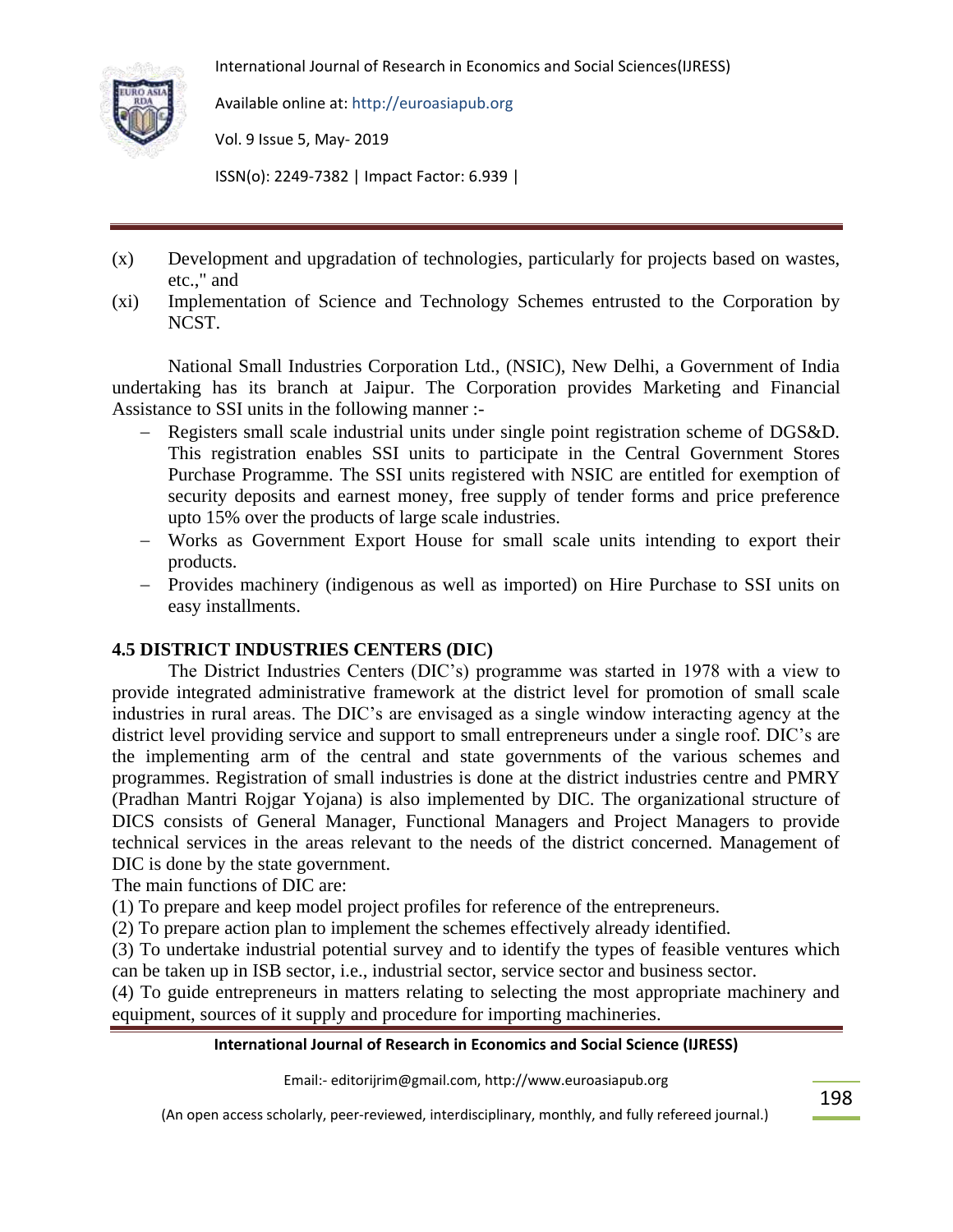

Available online at: http://euroasiapub.org

Vol. 9 Issue 5, May- 2019

ISSN(o): 2249-7382 | Impact Factor: 6.939 |

(5) To provide guidance for appropriate loan amount and documentation.

(6) To assist entrepreneurs for availing land and shed equipment and tools, furniture and fixtures.

(7) To appraise the worthness of the project-proposals received from entrepreneurs.

(8) To help the entrepreneurs in obtaining required licenses/permits/clearance.

(9) To assist the entrepreneurs in marketing their products and assess the possibilities of ancillarisation.

(10) To conduct product development work appropriate to small industry.

(11) To help the entrepreneurs in clarifying their doubts about the matters of operation of bank accounts, submission of monthly, quarterly and annual returns to government departments.

(12) To conduct artisan training programme.

(13) To act as the nodal agency for the district for implementing PMRY (Prime Minister Rojgar Yojana). (14) To function as the technical consultant of DRDA in administering IRDP and TRYSEM programme.

(15) To help the specialized training organizations to conduct Entrepreneur development programmes.

In fine DIC's function as the torch-bearer to the beneficiaries/entrepreneurs in setting up and running the business enterprise right from the concept to commissioning.

So the role of DIC's in enterprise building and developing small scale sector is of much significance.

# **5.** *CONCLUSION*

It may be stated that in the Indian setting where poverty and unemployment are widely prevalent, the development of broad-based entrepreneurship need not be over-emphasized. No doubt the development banks have initiated certain measures for the development of broadbased entrepreneurship in the country. But in a country where the industrial activity was considered as hereditary occupation and trading and financing backgrounds remained for a long time almost an exclusive source of entrepreneurship, what the development banks have been doing in the direction of broad-based entrepreneurship development can be considered as nominal. The development banks should identify, on their own, the individuals with entrepreneurial traits and motivate them into entrepreneurial career by providing suitable training and other inputs necessary to set up industrial establishments. The contribution of development banks to the growth of small entrepreneurship in rural and backward areas has been negligible. The entrepreneurship development programmes (EDPs) conducted by development banks are, by and large, urban-oriented and, therefore, the entrepreneurship is still emerging from urban and metropolitan centers. In order to foster the growth of broad-based entrepreneurship in the country, the development banks should necessarily make a dent into the

## **International Journal of Research in Economics and Social Science (IJRESS)**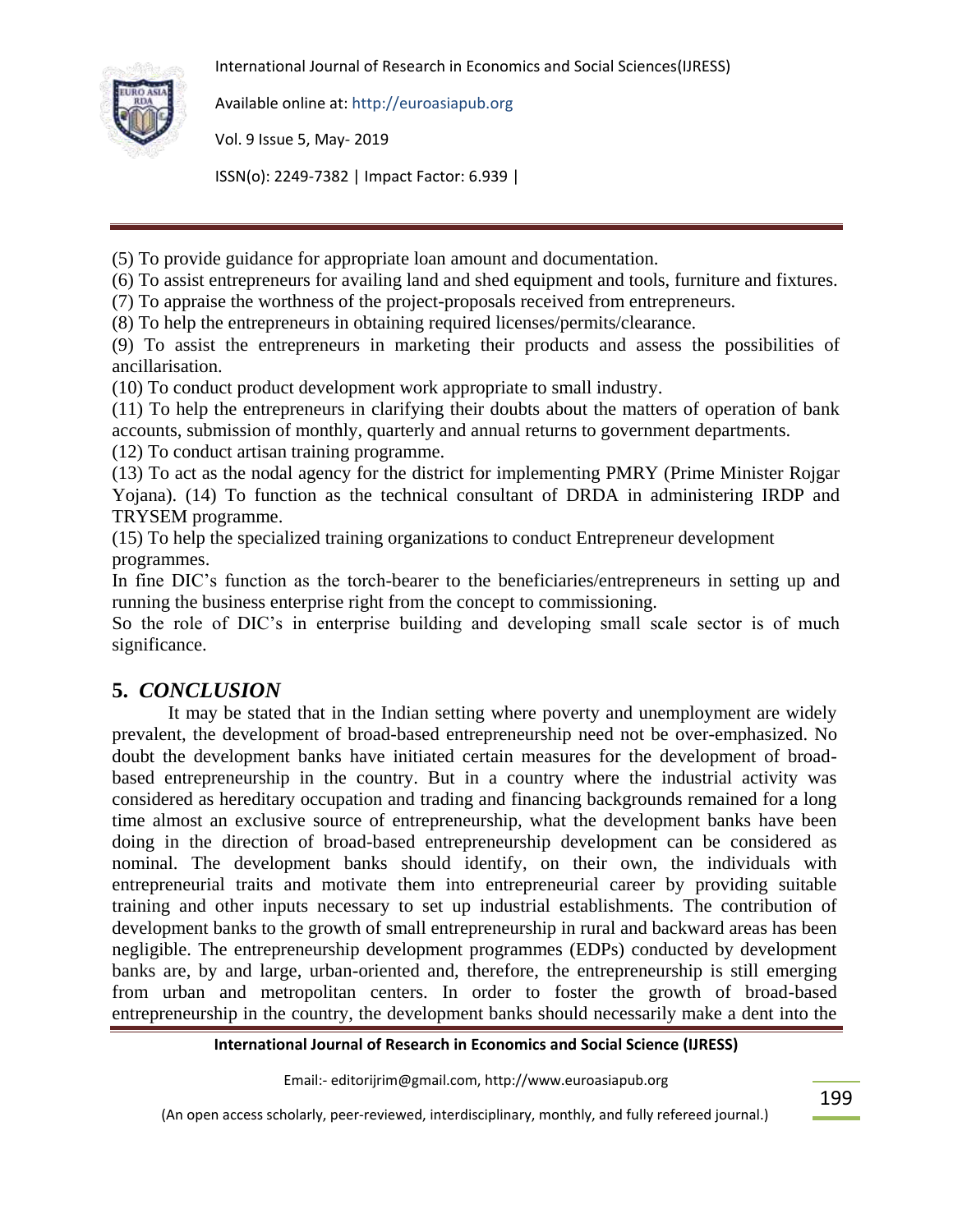

Available online at: http://euroasiapub.org

Vol. 9 Issue 5, May- 2019

ISSN(o): 2249-7382 | Impact Factor: 6.939 |

rural areas and identify the potential entrepreneurs and develop in them the traits/abilities required for entrepreneurial success.

The idea of industrial estates was conceived in order to promote small scale industries and provide employment to a large number of people as well as to supplement the existing programme of rural development. An industrial estate in a simple sense may mean a planned location or area provided with factory accommodation along with infrastructural facilities of water, transport, electricity, banks, post offices, canteen, watch and ward, common service facilities. A better working condition is provided in the factories leading to increase in the productivity. In many cases it helps small units to make use of each other's services and thus effect economies in production.

In India a large number of industrial estates have been developed in various parts of the country during successive Five-Year Plans. The Government of India has launched a nation-wide construction programme of industrial estates to provide institutional support and guidance for speedy industrialisation of the country. In Rajasthan industrial estates were planned during the First Five-Year Plan period. In course of the implementation of successive Five-Year Plans in Rajasthan, a good number of industrial estates has also been established in different locations of the State. Over the years, these institutions both in India and in Rajasthan have gained much importance. A huge amount of money has been invested on industrial estates and they are considered prime institutions for development and decentralisation of industries. The present study, therefore, is an attempt to find out the role played by these institutions in the industrialisation programme of the country in general and that of Rajasthan in particular.

## **REFERENCES**

- 1. S.Giriappa, *'Industrialization of backward areas – Self employment programme in action'*, Pointer publishers,Jaipur , 1990.
- *2.* Government of India, *'Report on Industrial Dispersal of National Committee on the Development of Backward areas'*, Planning Commission, 1980.
- 3. Government. of India, *'Report of the Committee to evolve a strategy for developing programme for Small Scale Industries in Backward Areas'*, Planning Commission, 1976.
- 4. Government. of India, *'Evaluation Study of Rural Industries Projects- Programme evaluation Organisation*" Planning Commission, 1978.
- *5.* Government of India, *'Report on General Issues relating to Backward*
- 6. *Areas Development National Committee on the Development of Backward areas'*, Planning Commission, Nov,1981
- 7. Government. of India, "*Report on the Working of District Planning'*, Government of India, Planning Commission, 1984.
- *8.* Government. of India, *'Report of Rural Industries Planning Committee*

#### **International Journal of Research in Economics and Social Science (IJRESS)**

Email:- editorijrim@gmail.com, http://www.euroasiapub.org